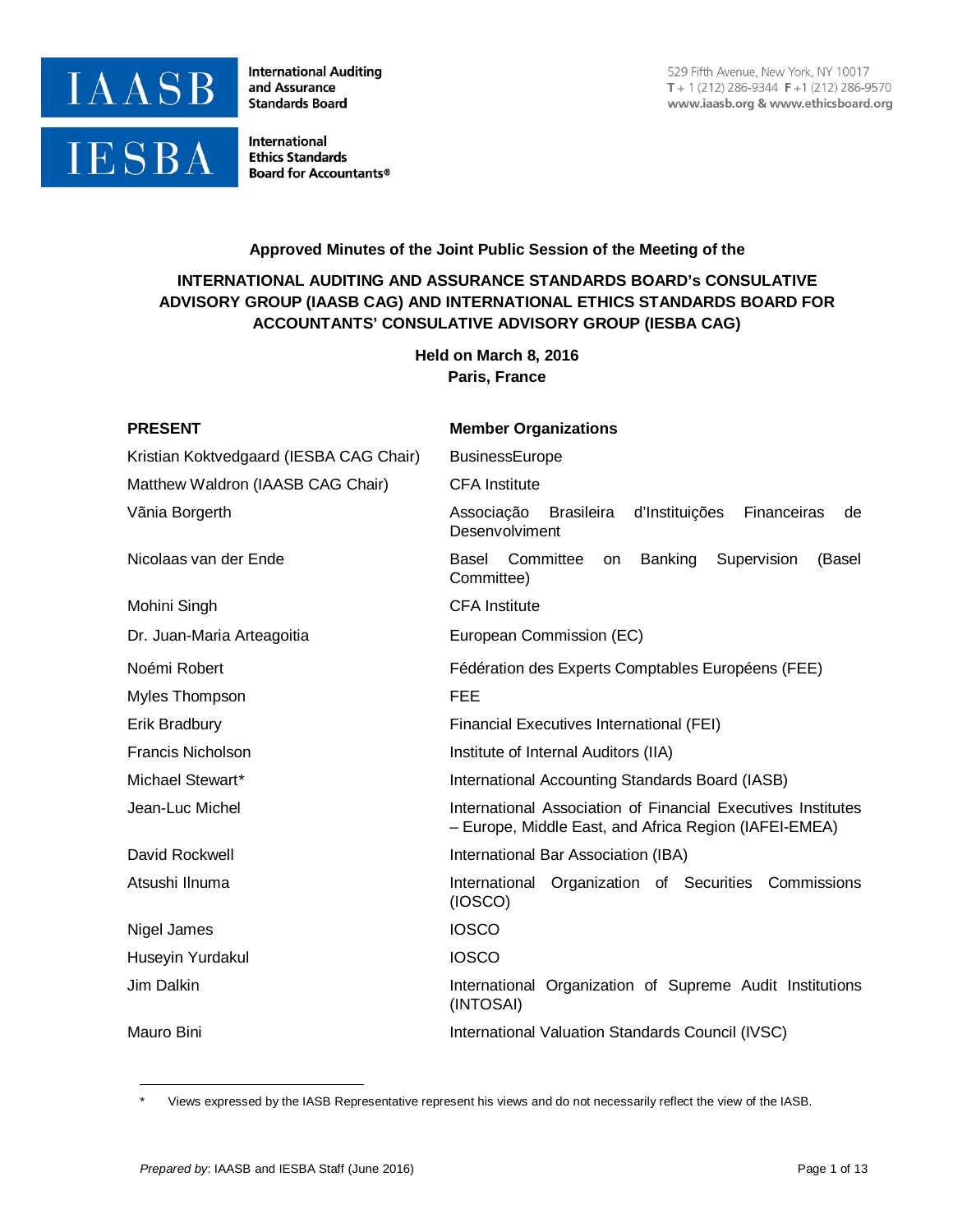| Jaseem Ahmed        | Islamic Financial Services Board (IFSB)                         |
|---------------------|-----------------------------------------------------------------|
| Sherif Ayoub        | <b>IFSB</b>                                                     |
| Kazuhiro Yoshii     | Japan Securities Dealers Association (JSDA)                     |
| Gaylen Hansen       | National Association of State Boards of Accountancy<br>(NASBA)  |
| Lucy Elliott        | Organisation for Economic Cooperation and Development<br>(OECD) |
| Irina Lopez         | World Bank (WB)                                                 |
| Wei Meng            | World Federation of Exchanges (WFE)                             |
|                     | <b>Observer Organizations</b>                                   |
| Dawn McGeachy-Colby | IFAC Small and Medium Practices (SMP) Committee                 |
| Simon Bradbury      | International Monetary Fund (IMF)                               |

# **IAASB and IESBA Members and Staff**

| Prof. Arnold Schilder                         | <b>IAASB Chairman</b>                                          |
|-----------------------------------------------|----------------------------------------------------------------|
| Dr. Stavros Thomadakis                        | <b>IESBA Chairman</b>                                          |
| <b>Chuck Landes</b>                           | <b>IAASB Deputy Chair</b>                                      |
| <b>Richard Fleck</b>                          | <b>IESBA Deputy Chair</b>                                      |
| Brendan Murtagh                               | <b>IAASB Member</b>                                            |
| Prof. Annette Köhler                          | <b>IAASB Member</b>                                            |
| Gary Hannaford                                | <b>IESBA Member</b>                                            |
| James Gunn                                    | Managing Director, Professional Standards                      |
| Kathleen Healy                                | <b>IAASB Technical Director</b>                                |
| Ken Siong                                     | <b>IESBA Technical Director</b>                                |
| <b>Beverley Bahlmann</b>                      | <b>IAASB Deputy Director</b>                                   |
| Nancy Kamp-Roelands                           | <b>IAASB Deputy Director</b>                                   |
| Diane Jules                                   | <b>IESBA Deputy Director</b>                                   |
| Jasper van den Hout                           | IAASB Manager, Standards Development and Technical<br>Projects |
| Kaushal Gandhi                                | IESBA Manager, Standards Development and Technical<br>Projects |
| <b>Public Interest Oversight Board (PIOB)</b> | Michael Holm                                                   |
| <b>APOLOGIES</b>                              | <b>Member Organizations</b>                                    |
| Marie Lang                                    | European Federation of Accountants and Auditors for            |

Page 2 of 13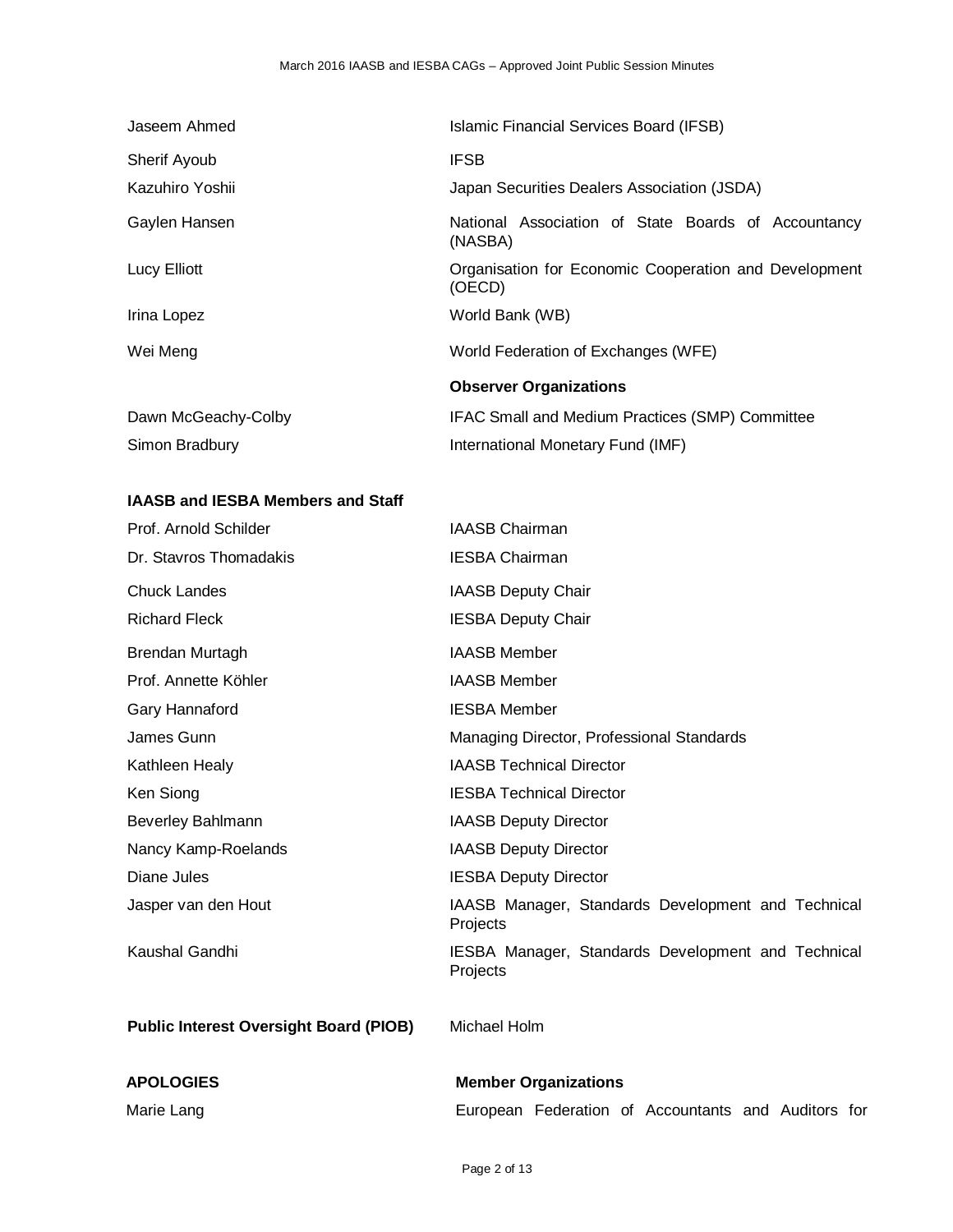|                                   | SMEs (EFAA)                                                               |
|-----------------------------------|---------------------------------------------------------------------------|
| Dr. Obaid Saif Hamad Ali Al Zaabi | <b>Gulf States Regulatory Authorities (GSRA)</b>                          |
| John Kuyers                       | Information Systems Audit and Control Association (ISACA)                 |
| Anne Molyneux                     | International Corporate Governance Network (ICGN)                         |
| Patricia Miller                   | 11A                                                                       |
| <b>William Hines</b>              | International Actuarial Association (IAA)                                 |
| Sanders Shaffer                   | International Association of Insurance Supervisors (IAIS)                 |
| Anusha Mohotti                    | Sri Lanka Accounting and Auditing Standards Monitoring<br>Board (SLAASMB) |
|                                   | <b>Observer Organizations</b>                                             |
| Norio Igarashi                    | Japanese Financial Services Agency (JFSA)                                 |
| Martin Baumann                    | Company Accounting Oversight<br>U.S. Public<br>Board<br>(PCAOB)           |
| Lillian Ceynowa                   | U.S. PCAOB                                                                |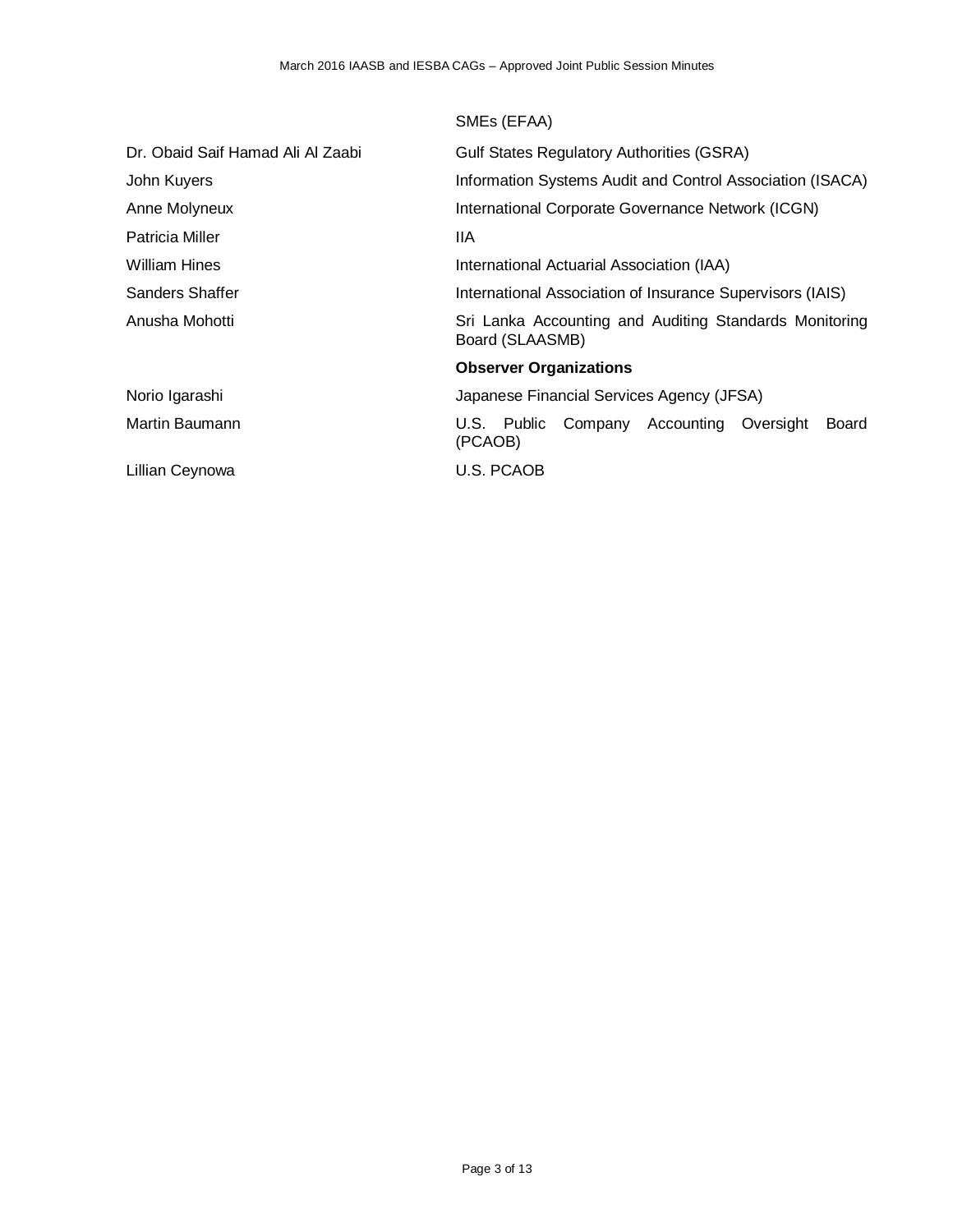#### **Welcome Remarks**

Messrs. Koktvedgaard and Waldron welcomed the Representatives and Observers.

#### **J1**. **Responding to Non-Compliance with Laws and Regulations (NOCLAR)**

- To *DISCUSS* significant matters arising from the feedback on the:
	- (a) IESBA re-exposure draft and;
	- (b) IAASB exposure draft with related amendments to its ISAs and other standards
- To *OBTAIN* Representatives' and Observers' views on the IESBA and IAASB Task Forces' proposed responses

(IESBA approval of the final document planned for March 2016. IAASB approval of final amendments planned for June 2016.)

MATTERS PERTAINING TO IESBA RE-EXPOSURE DRAFT

Mr. Fleck introduced the topic, highlighting the report-back in the agenda material regarding the September 2015 IESBA CAG discussion on the topic. IESBA CAG Representatives had no comments on the report-back.

Mr. Fleck then provided background to the project, recapping the journey traveled on this project since it was launched over six years ago. He outlined recent activities related to the project since the November/December 2015 IESBA meeting, including a meeting (jointly with IAASB representatives) with representatives of the Institut der Wirtschaftsprüfer (IDW) to listen to the IDW's concerns regarding the IESBA's and IAASB's NOCLAR-related proposals and to provide related explanations and clarifications. He highlighted the IESBA Task Force's intention to recommend that the IESBA commission the development of tools and resources to support implementation of the final NOCLAR proposals. He then summarized the tentative IESBA decisions on the project at the November/December 2015 IESBA meeting, and led Representatives through the matters for consideration.

The following matters were raised, among others.

#### *General Comments and Observations*

- Mr. Ahmed recognized the significant amount of hard work and challenging comments to address over the course of the project. He wondered about the observation from some respondents to the May 2015 IESBA NOCLAR Exposure Draft that it is not for Code to address NOCLAR but that this should be left to law or regulation to address. Mr. Fleck explained that some respondents share the view that the Code should mandate the disclosure of NOCLAR by professional accountants (PAs) to an appropriate authority, whereas other respondents believe that such disclosure matter should be left to law or regulation to address.
- Ms. McGeachy-Colby noted that the IFAC SMP Committee shared the same concerns as IDW regarding the potential for unintended consequences for audit quality as it felt that there was a de facto requirement to disclose NOCLAR to an appropriate authority under the proposals. She added that this is a very sensitive issue for SMPs. Mr. Siong explained why the Task Force did not share that concern.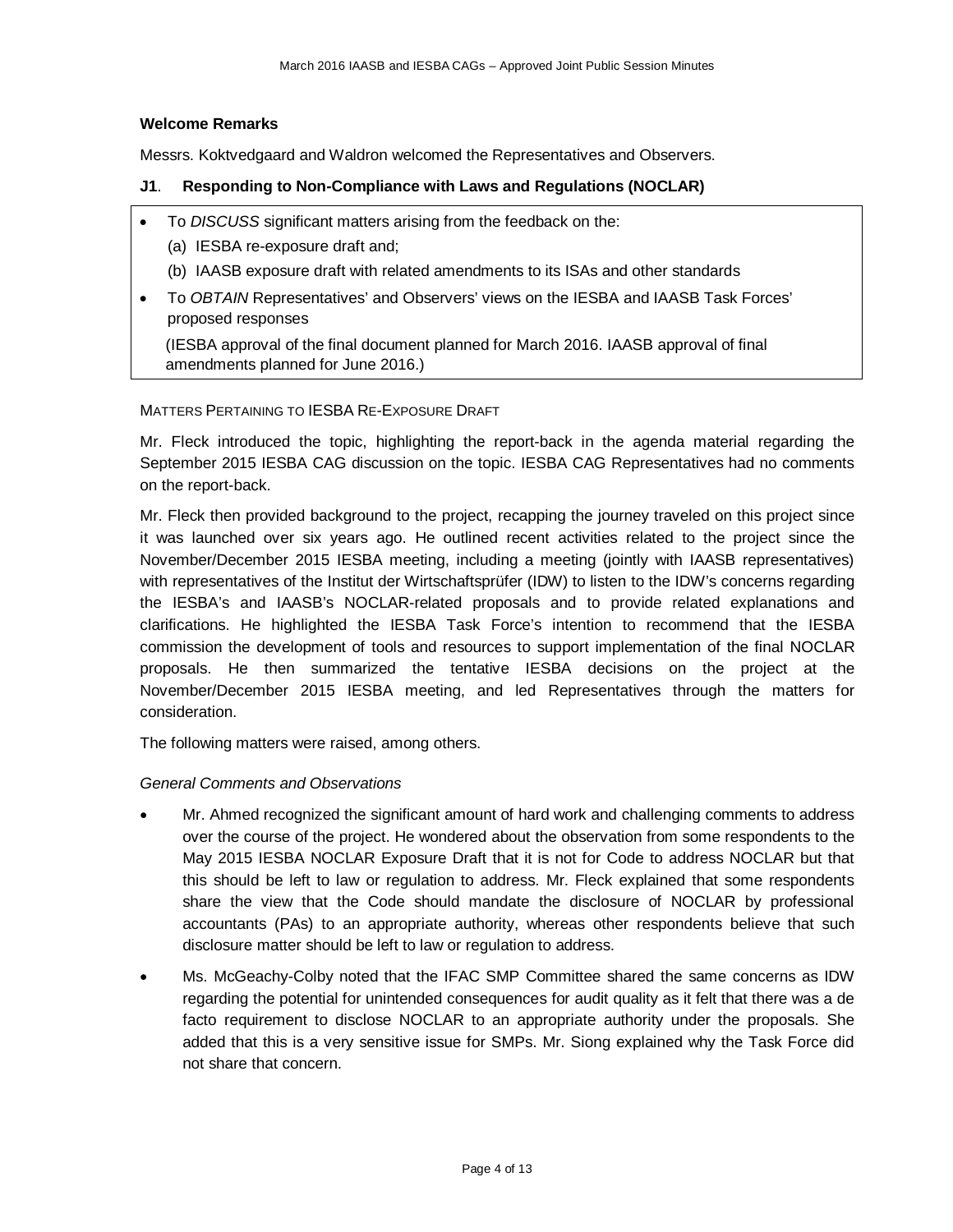• Mr. James highlighted that IOSCO Committee 1 was still considering the revised text. Accordingly, he noted that he would not be able to respond to all the matters presented for consideration during the session.

## *Third Party Test*

- Referring to comments from some respondents that the third party test is too subjective, Mr. James commented that his experience has been that such a test is challenging to enforce in a court of law with respect to auditor independence. He wondered what the IESBA's expectation was regarding enforceability by regulators in the context of NOCLAR. Mr. Fleck explained that the intention with respect to the Code is to inject an element of objectivity in the assessment of the particular matter at hand from a hypothetical person's perspective. Regarding enforceability of the test, he commented that regulators will assess how the PA has applied the test. Accordingly, a well-documented reasoning will be an important consideration. He added that the test is intended to make sure that the PA is not making a subjective decision about the matter but thinking about how others would approach it.
- Mr. James expressed the view that it would behoove the IESBA to consider jurisdictions where the test might not be enforceable, and therefore consider whether the test is the right approach. He acknowledged that the PA will need to step back in assessing a NOCLAR matter. However, he expressed a concern that a regulator might not be able to enforce the test based on his experience in the U.S. Mr. Fleck agreed that the third party test would force the PA to step back in assessing the matter.
- Noting that he understood Mr. Fleck's explanation regarding the third party test, Mr. Rockwell agreed that the test as a legal matter is an objective not a subjective one. In respect of the points noted by Mr. James, Mr. Rockwell noted that when cases involving auditors arise in the U.S. in relation to public offerings , the test that applies by statute is a strict liability test, which is even stricter than the third party test. Accordingly, he was of the view that there is quite a bright line in U.S. case law in such situations.
- Mr. Ahmed commented that the third party test is akin to a "check and balance" mechanism. He noted the statements in the Code to the effect that the Code cannot override laws and regulations. He added that ISAs and the Code need to be addressed at the level of guiding principles to allow jurisdictions to implement specific laws and regulations. Accordingly, if the third party test were not enforceable in law or regulation, he wondered whether there would be a need to take a more general vs. specific approach. Mr. Fleck emphasized that in exercising appropriate professional judgment, the PA would need to take into account the national context.
- Mr. Hansen noted that NOCLAR is a most difficult topic; however, there is a need to address it. He was of the view that the key is appropriate balance as the process of finalizing the provisions could be neverending. He noted that there is already a public expectations gap regarding PAs' responsibilities vis-à-vis NOCLAR, and not addressing the topic would only widen that gap. He believed that the proposals would enhance the reputation of the profession.
- Mr. Stewart indicated that he understood the practical approach to introduce an objective evaluation of the need for, and extent of, further action in the response framework. He noted that in the International Financial Reporting Standards (IFRS Standards), the approach is to think about the information needs of investors and other third party users, for example, taking into account a hypothetical market transaction when estimating fair values. While IFRS Standards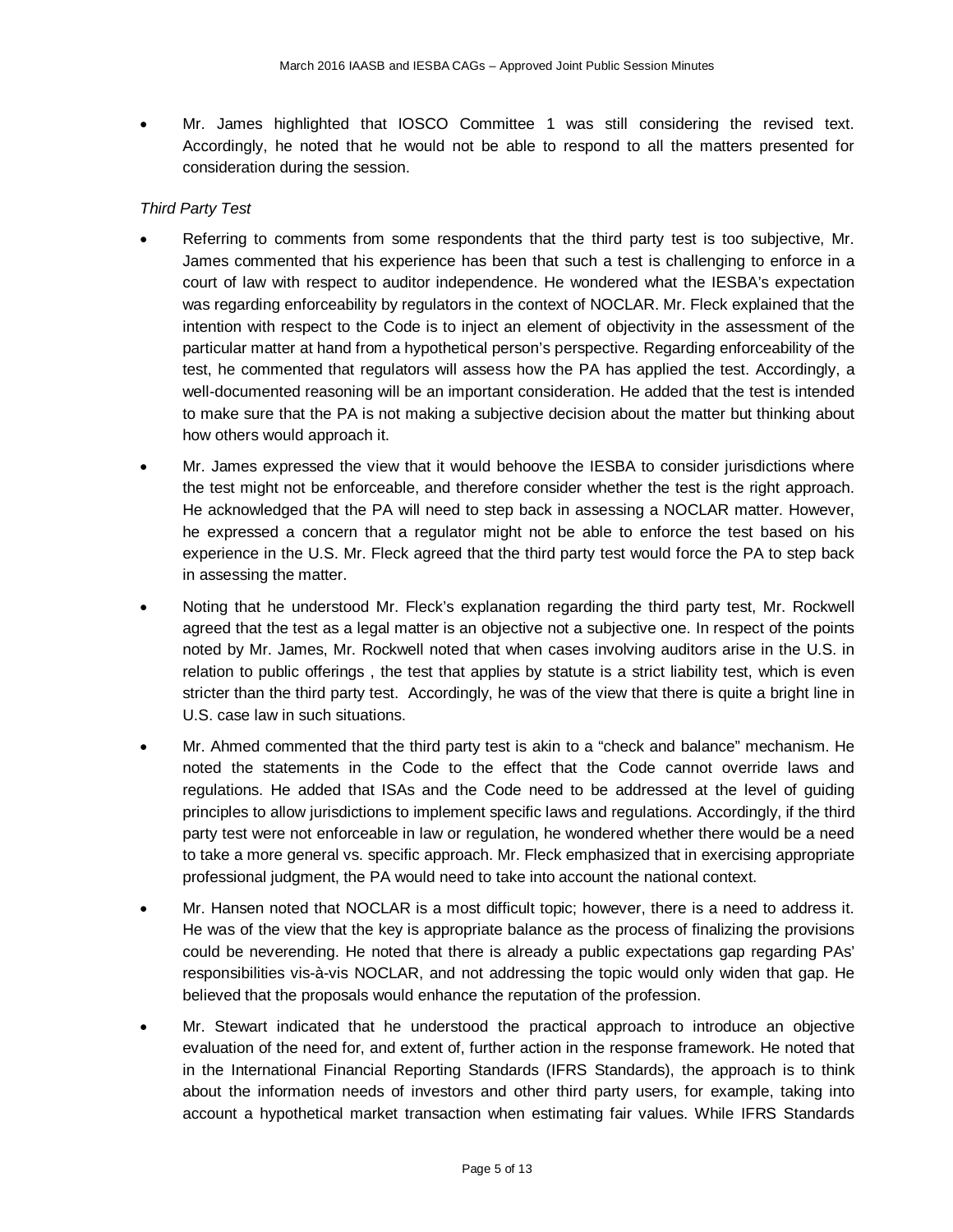may have a different purpose, he noted that the notion of a third party test is not dissimilar in that context. Mr. Siong highlighted the IESBA's current efforts under its Safeguards project to provide further guidance regarding the test to facilitate its consistent application.

• Mr. Dalkin commented that the third party test is not a "foreign" concept for auditors, especially in the governmental context. Accordingly, he was of the view that it is a reasonable approach to take.

#### *Scope of Matters Covered under the Proposed Sections*

Mr. Fleck explained the Task Force's proposed clarifications to the wording of the provisions addressing the scope of matters covered under the sections dealing with PAs in public practice and in business, pursuant to a comment from IOSCO Committee 1. Representatives broadly supported the Task Force's proposals and had no comment.

### *Imminent Breach of a Law or Regulation*

Mr. Fleck explained the proposed new provision in response to a comment from IOSCO Committee 1 that would permit a PA to effectively bypass the response framework in order to make disclosure to an appropriate authority in exceptional circumstances where the PA has reason to believe that an imminent breach of a law or regulation would cause substantial harm to stakeholders. Representatives broadly supported the proposal.

The following matters were raised:

- Mr. Thompson wondered if the third party test would still apply in these circumstances. Mr. Rockwell noted that it is a bypass of the process. Accordingly, one has to form a judgment regarding imminence and substantial harm. He wondered, however, whether this circumstance would also be subject to the documentation requirement.
- Mr. Waldron wondered whether the phrase "may exercise professional judgment" should be amended to read "shall exercise professional judgment." Mr. Fleck noted that the Task Force would reflect further on this suggestion.

#### *Communication with Respect to Group Audits*

Mr. Fleck explained the Task Force's proposals aimed at enhancing the provisions addressing communication with respect to group audits in response to feedback from IOSCO Committee 1. Representatives broadly supported the proposals.

The following matters were raised:

• Mr. Koktvedgaard noted that in some jurisdictions such as the EU, the audit committee at the parent entity is responsible for overseeing management of the entire group. He wondered whether such an audit committee would be covered under the concept of those charged with governance (TWCG) in the proposals. Mr. Fleck responded in the affirmative.

#### *Documentation by PAs other than Auditors*

Mr. Fleck explained the Task Force's rationale for not taking up the suggestion from IOSCO Committee 1 to make the documentation provisions for PAs providing services other than audits of financial statements as strong as that for auditors. Representatives broadly supported the Task Force's and the IESBA's views on this matter and had no comments.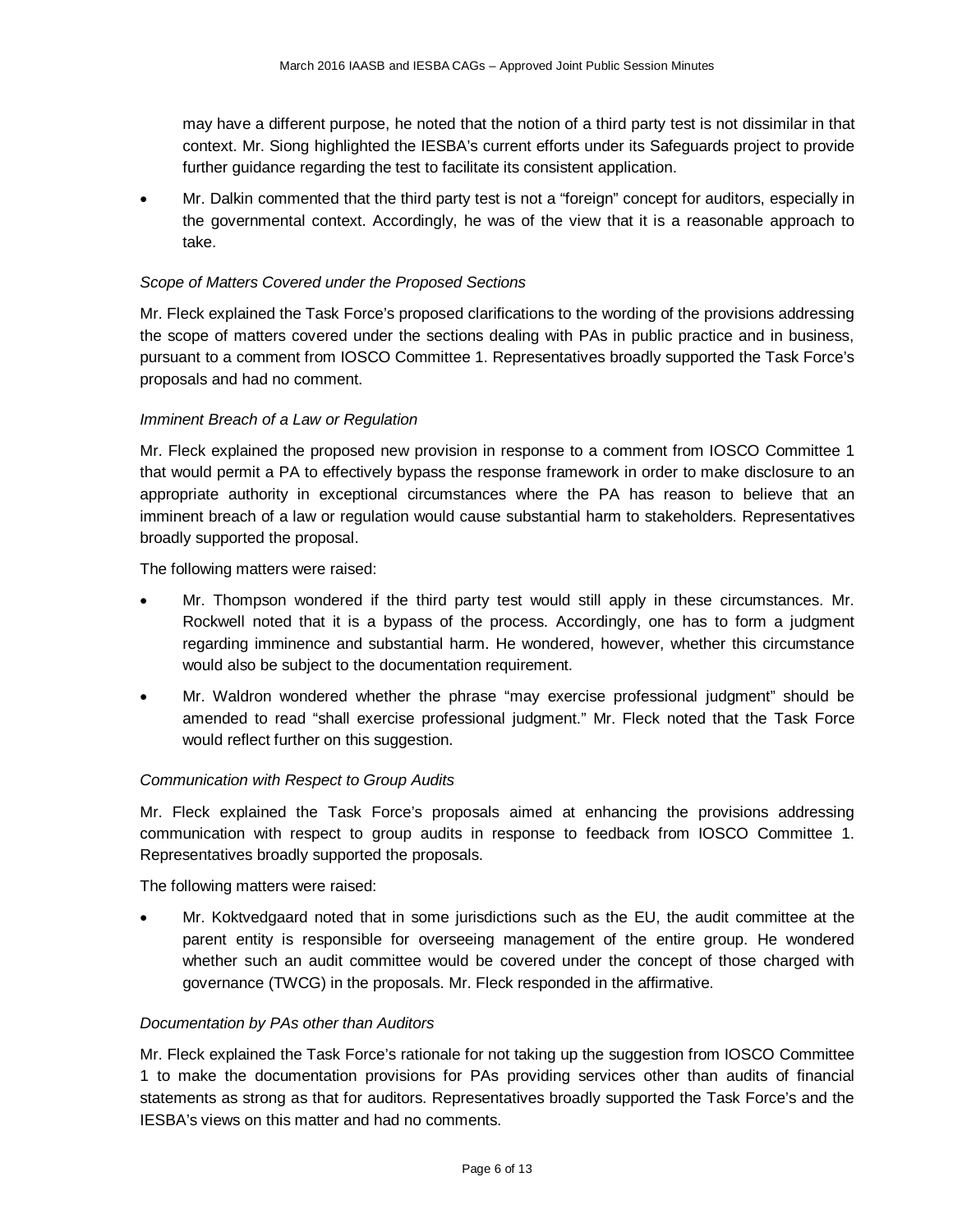## *Communication Between Predecessor and Proposed Successor Auditors*

Mr. Fleck explained the Task Force's proposal, in response to a comment from IOSCO Committee 1, regarding not requiring client consent as a precondition for communication between a predecessor auditor and a proposed successor auditor in circumstances where there has been a change of auditors as a result of a NOCLAR matter. Representatives broadly supported the proposal and had no comment.

## *Concluding Remarks*

Dr. Thomadakis noted that the constructive discussion had reinforced his conviction that the IESBA must complete the project. In this regard, he noted the importance of concluding whether the project had achieved an appropriate balance between the public interest objective and the need to have regard to the global application of the Code. He observed that many jurisdictions already have legal or regulatory reporting requirements and that the IESBA had taken care that the provisions in the Code not conflict with those requirements. However, the proposed provisions also represented a step forward for jurisdictions that do not currently have a requirement in law or regulation to report NOCLAR. He acknowledged that there still remains a range of views regarding the nature and extent of PAs' responsibilities in the Code for responding to NOCLAR, hence why the exercise of professional judgment would be critical and why the guidance the Code will provide would be so valuable.

Dr. Thomadakis added that in some respects, the provisions would be breaking new ground. Accordingly, the IESBA intended to review the effectiveness of application of the provisions postimplementation. Ultimately, he noted the need to fill a gap where laws and regulations do not address PAs' response to NOCLAR. Ms. Elliott agreed, noting that it would be Important to review experience post-implementation, and that the IESBA should be prepared to revisit the provisions if it appears that they are not working as effectively as intended. Mr. van der Ende concurred with Dr. Thomadakis, noting the support of the proposals from the Basel Committee on Banking Supervision.

#### *Way Forward*

Mr. Fleck outlined the next steps in the project, noting that final approval of the provisions was planned for the latter part of April 2016, subject to the deliberations of the IAASB regarding consequential and conforming amendments to its standards as a result of the IESBA's NOCLAR proposals.

#### MATTERS PERTAINING TO IAASB EXPOSURE DRAFT WITH RELATED AMENDMENTS TO ITS STANDARDS

Mr. Murtagh highlighted the significant comments received on the IAASB's Exposure Draft (ED) and the IAASB NOCLAR Task Force's recommendations thereon. He also indicated that the comments from IOSCO were not included in **Agenda Item J1-B1** but would be considered by the Task Force prior to the IAASB's June 2016 meeting and highlighted some of the key comments. Mr. Murtagh noted that the Task Force's main proposals related to the legal or ethical duty or right to report NOCLAR, the consistency between the IESBA NOCLAR ED and the IAASB's International Standards other than the International Standards on Auditing (ISAs), the definition of "non-compliance", the implications of NOCLAR for the auditor's report and group audits, the impact in jurisdictions who do not adopt, or plan to adopt, the Code *of Ethics for Professional Accountants* (Code) and responses regarding the future of ISA 250.[1](#page-6-0)

<span id="page-6-0"></span> <sup>1</sup> ISA 250, Consideration of Laws and Regulations in an Audit of Financial Statements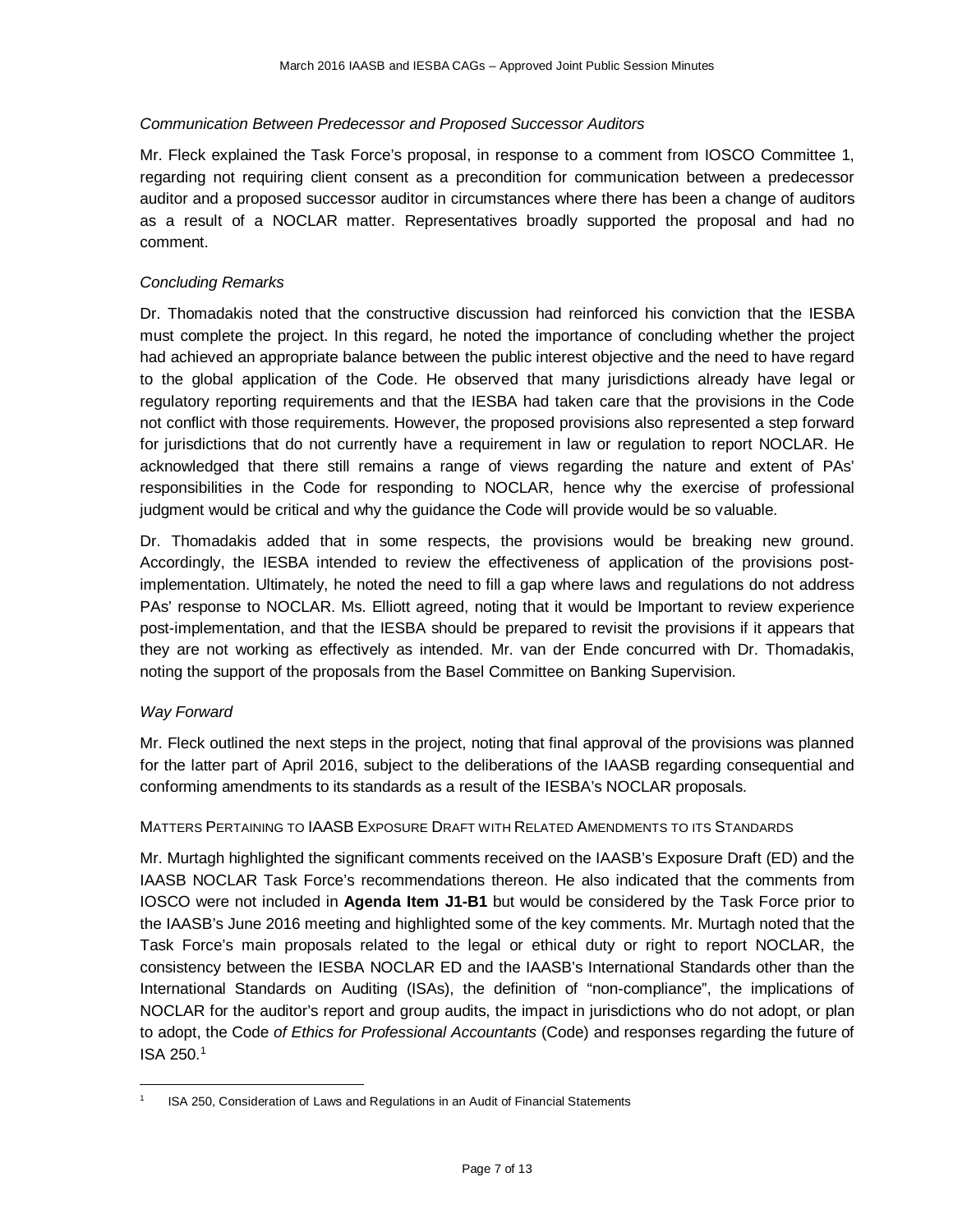The following matters were raised:

- Ms. Robert noted that the IAASB uses the word 'report' in relation to NOCLAR while the IESBA uses the word 'disclose' and questioned if this difference in wording has been considered by both Task Forces. Mr. Murtagh noted that it has been considered by the IAASB NOCLAR Task Force and that the Task Force was of the view that using the word 'disclose' could lead to confusion given how that word is used in the IAASB's literature. Ms. Robert questioned if the IESBA NOCLAR Task Force should use the word 'report' to be consistent with the IAASB. Mr. Fleck responded that the IESBA NOCLAR Task Force will consider using the word 'report.'
- Ms. Robert agreed with the IAASB NOCLAR Task Force's recommendation not to make any changes to ISA  $600^2$  as the IAASB is currently consulting on ISA 600 and will shortly commence a project to revise the ISA. She questioned whether the IESBA NOCLAR Task Force should take a similar approach with respect to addressing group audits. Mr. Fleck responded that the IESBA standard is based on the concept that the IESBA NOCLAR requirements should enable the appropriate information about NOCLAR to reach the appropriate people irrespective of the audit environment. He further noted his view that the IESBA proposals are currently aligned with ISA 600 and if any changes are made to ISA 600 because of the project to revise ISA 600, the IESBA will consider if conforming amendments to Section 225 are needed.
- Mr. Rockwell noted that ISA 250 should also refer to the circumstances when there is a legal duty to report a matter to an appropriate authority but there is an ethical restriction, backed by some degree of legal weight, on that reporting. Mr. Murtagh responded that the IAASB NOCLAR Task Force will consider the matter.
- Mr. Rockwell questioned whether the phrase 'or may otherwise report' in requirement 28(c) should be a separate element and whether additional wording was needed to further clarify the intended application of the paragraph. He also noted that the reference in paragraph 28 which states '…without breaching the duty of confidentiality' could be better placed to improve the clarity of the paragraph, in light of his view that the auditor should first decide whether they should report the matter, and then determine whether reporting is not possible due to confidentiality . Mr. Murtagh noted that the IAASB NOCLAR Task Force will consider these matters.

Mr. Holm noted it was an interesting discussion on which he will report back to the PIOB. He highlighted that one of the matters that the PIOB might discuss is the IAASB's approach to make limited amendments to ISA 250. Given that the differences between the IESBA's and the IAASB's standards might be significant, he noted that the PIOB could request the IAASB to include a full revision of ISA 250 in its *Work Plan for 2017*–*2018* to ensure the two are fully aligned. Prof. Schilder noted that he is open for a discussion with the PIOB but highlighted that decisions would need to be made about the prioritization of topics to be included in the *Work Plan for 2017*–*2018*.

<span id="page-7-0"></span> <sup>2</sup> ISA 600, *Special Considerations—Audits of Group Financial Statements (Including the Work of Component Auditors)*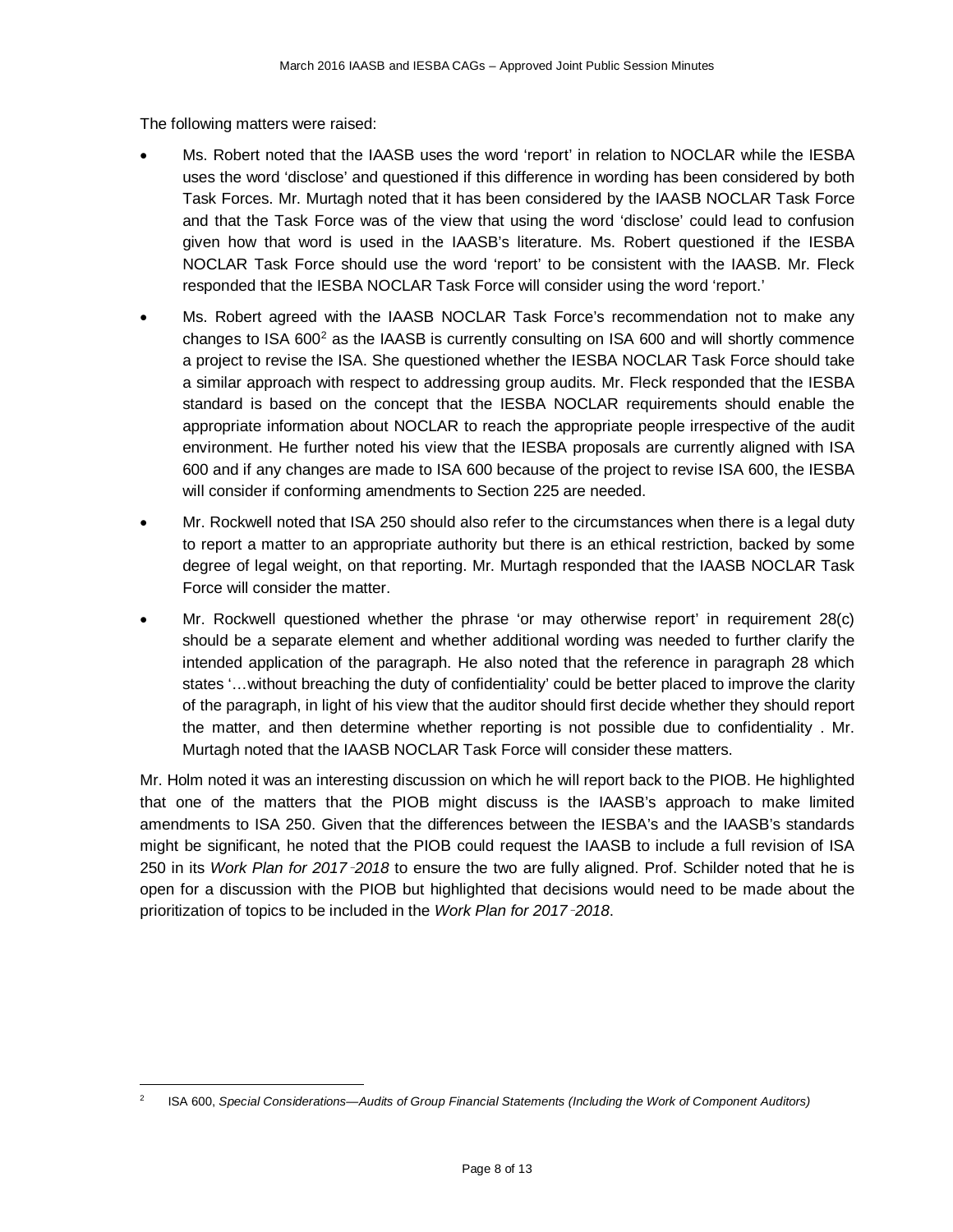### **J2. Professional Skepticism (Agenda Item J2)**

To *OBTAIN* Representatives' and Observers' views on the questions relating to professional skepticism in the IAASB's Invitation to Comment (the ITC) *Enhancing Audit Quality in the Public Interest: A Focus on Professional Skepticism, Quality Control and Group Audits*

Prof. Köhler introduced the topic by: (i) providing insight into the composition of the Professional Skepticism Working Group (PSWG), and the process for developing the professional skepticism (PS) section in the ITC; (ii) explaining the key messages in the ITC, including the graphic in the ITC that shows how PS as an attitude can drive actions; (iii) providing background on the questions raised in the ITC and on which the PSWG wishes to explore with the CAG; and (iv) referring back to the comments the PSWG received at the September 2015 CAG meeting.

Mr. Fleck, the IESBA representative on the PSWG, provided an update on the latest developments with respect to PS within IESBA. He explained that PS is not a separate fundamental principle in the Code *of Ethics for Professional Accountants* (Code), but rather something that could be considered a component of a number of existing principles in the Code (e.g., independence, objectivity, integrity and due care). He noted his initial view that the IESBA could consider a project to review the section of the Code that sets out the conceptual framework and fundamental principles, with a view to explaining how PS plays an important role in helping the PA discharge the PA's obligations in accordance with the fundamental principles. He highlighted that this could be an appropriate way forward for the IESBA, subject to a project proposal being developed and the IESBA approving it. Dr. Thomadakis noted such a project would enable the IESBA to synthesize a number of important concepts in the Code and explain how the conceptual framework is intended to be applied, which would add to the value of the Code. Mr. Fleck also referred to the presentation the IESBA CAG had received the previous day from the Institute of Chartered Accountants in Scotland (ICAS) on the topic of moral courage and its interactions with the concepts of objectivity and independence.

The following matters were raised:

- Ms. Elliott expressed support for the potential project to be considered by the IESBA, noting that this could also address the different perceptions about the principles of independence and objectivity, provided that the various effects on other aspects of the Code were considered. Mr. Nicolson agreed. Mr. Ahmed noted the relevance of interconnections between concepts such as competence and integrity. Mr. Koktvedgaard expressed the view that a collective effort across the standard-setting Boards would be needed to enhance the application of PS.
- Mr. Hansen cautioned against being too prescriptive in addressing PS, drawing reference to earlier PCAOB exploration of a judgment framework. He noted that concerns had been expressed that it would be undesirable for a "check the box approach" to illustrate certain auditor actions. He suggested that emphasis on a thoughtful process for auditors to follow would be helpful, since PS is behavioral and not a binary mechanism that one can "turn on or off." Mr. Fleck agreed that a process or a sequential approach that achieves PS cannot be established. He noted that efforts by the UK Financial Reporting Council and others to consider PS after the financial crisis were focused on PS as a mindset.
- Ms. Meng agreed that PS is closely connected to professional judgement and fundamental concepts in the Code. She added that it is difficult to evaluate whether PS has sufficiently been applied. She suggested a focus on whether the requirements and guidance that refer to PS are clear as to what is expected. She also suggested that consideration be given to whether it might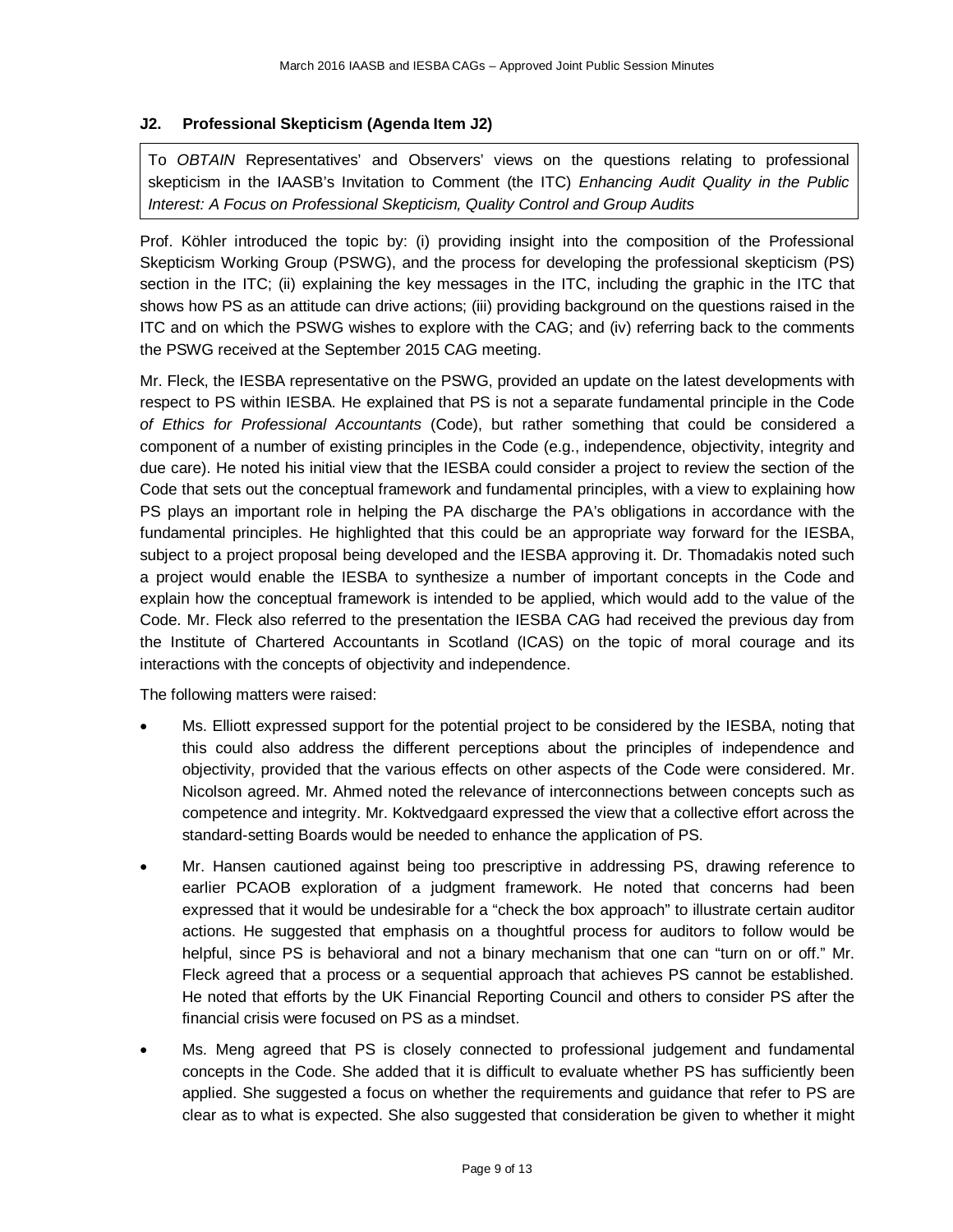be possible to develop acceptable criteria to evaluate whether the application of PS had been sufficient.

- Mr. Dalkin suggested the need to focus on the application of PS and not only on its definition. He suggested that the PSWG consider whether this can be a prerequisite for accepting an audit engagement. Mr. van der Ende added that the concept of PS must be made more tangible.
- Mr. Thompson noted that the concept of moral courage as addressed in the ICAS presentation the previous day is also very relevant in addressing PS as an attitude. He suggested that the PSWG consider academic research that suggested judgment frameworks might be useful tools for auditors in thinking about risks and biases.
- Mr. Ahmed drew attention to the various US Securities and Exchange Commission reports that addressed PS as a major issue, in particular as a result of the global financial crisis. He noted that an absence of PS could lead to the financial statements being materially misstated. Mr. Waldron noted the Toshiba case provided insight into areas where PS was not appropriately applied.
- Mr. Iinuma noted that the lack of an appropriately independent and challenging attitude is one of the reasons that fraud is overlooked, in particular if auditors are over-reliant on explanations by the entity. He suggested that the IAASB could provide more examples of how PS can be demonstrated, in particular with respect to fraud and other areas cited in inspection reports. Mr. Yoshii agreed. Mr. E. Bradbury also referred to PS as a state of mind and highlighted the link to the rationalization aspect in the fraud triangle, noting that it would be important to neutralize that by creating the right environment. He added that the basis for the appropriate application of PS is found in the behavior of the auditor and that it is therefore relevant to help frame this behavior.
- Mr. James highlighted a view within IOSCO that the auditor should be acting as a "sniffer dog" rather than a "watchdog," suggesting that a change in how the auditor approaches certain areas is necessary. He gave the example of PS in the context of ISA  $540<sup>3</sup>$  suggesting that the IAASB should include a greater focus on testing management's processes and not only confirming and corroborating evidence about management's assertions, but also considering alternatives or contradictory evidence. He noted that this approach would represent a mindset of challenging management as opposed one of confirming management's assertions. Mr. van der Ende agreed, noting that PS is a very important issue for the Basel Committee, as the lack of appropriate application of PS and exercise of professional judgement is persistent in various jurisdictions. He felt that there is a need to explore the related root causes. He also suggested that firms could do more to promote consistency in approach across clients.
- Mr. Ahmed noted that there can be many aspects that will undermine audit quality that can all be relevant and important, but that are distinct from PS. The focus should be about enhancing PS. He questioned the fact that if attitude is the critical issue, how it would relate to behavior and how behavior may lead to action such as more aggressive questioning or looking for contradictions, and the implications this may have for standard setting. He noted that it would be very valuable if one document would explain the lessons learned from experience from other disciplines where PS is also applied, the root causes for PS failure and the implications for standard setting.

<span id="page-9-0"></span> <sup>3</sup> ISA 540, *Auditing Accounting Estimates, Including Fair Value Accounting Estimates, and Related Disclosures*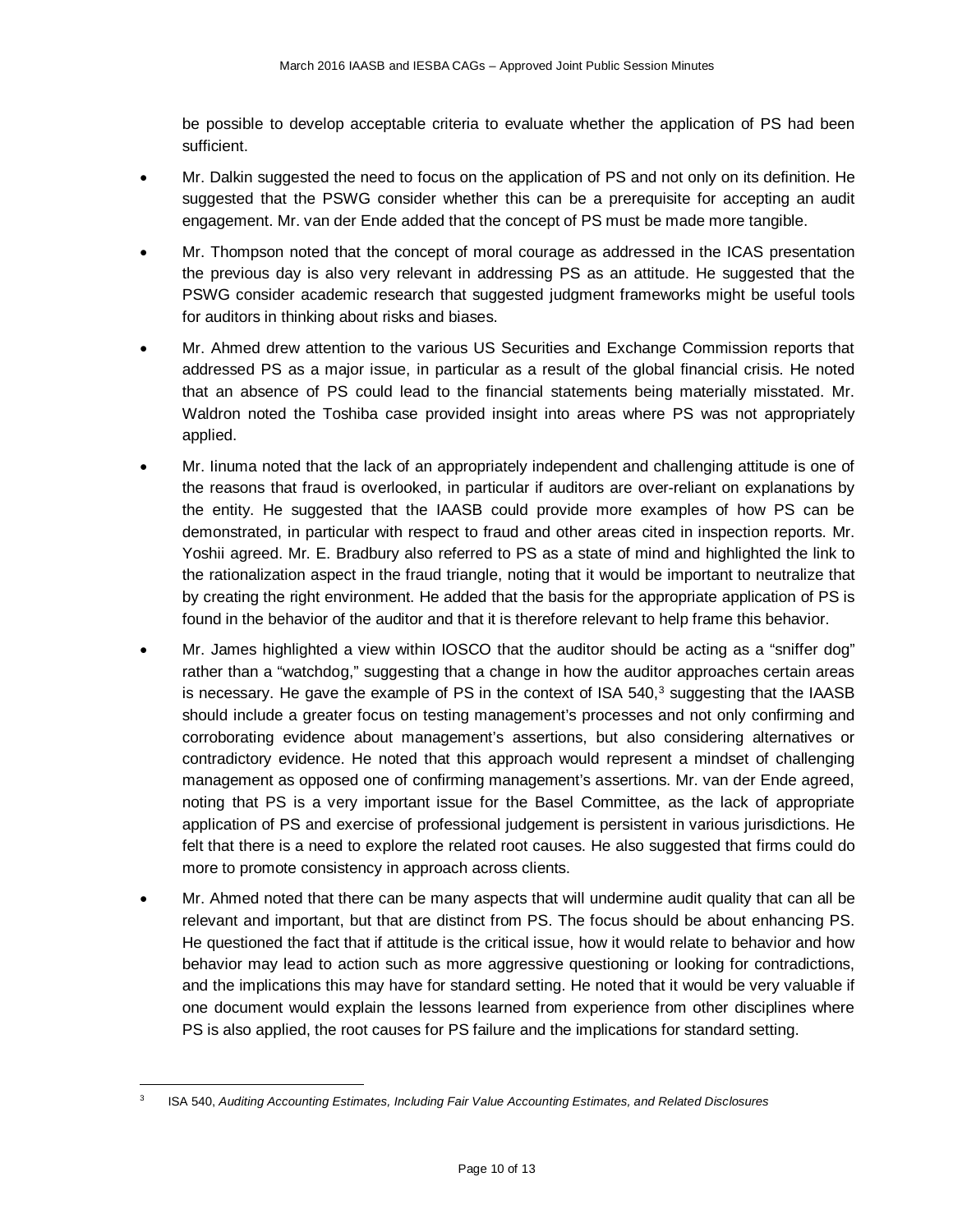- Mr. Dalkin noted that, although it is important to have consistency in the interpretation of PS within the profession, it should be acknowledged that in a governmental environment there may be a different focus for applying the concept of PS given public expectations. Mr. Ahmed also noted that PS is applicable to all kinds of professions, not just the accountancy profession. He suggested that the IAASB and the CAGs should be very clear about the context in which they are using PS.
- Mr. van der Ende noted that the auditor is expected to apply PS to a broader time horizon, as some of the decisions taken today may have significant consequences for future financial statements. For example, the switch from an incurred loss model to an expected credit loss (ECL) model for loan losses requires the auditor to assess several new assumptions that, once set, are more difficult to challenge. He reiterated the need for banks to have robust internal systems to move towards an ECL model and the concern that the use of an ECL could lead to increased earnings management, which is why PS from auditors in this area will be particularly important.
- Mr. Rockwell expressed the view that PS is an attitude that is best to be developed early in one's professional career. He was pleased that the International Accounting Education Standards Board (IAESB) is involved in the PSWG. Mr. van der Ende agreed. Mr. S. Bradbury also noted the relevance of having, at the start of one's career, a skeptical mindset. He suggested that firms' recruitment policies be assessed.
- Mr. Yoshii commented that education is important. He added that the lack of understanding of the business, especially in certain industries, is one of the reasons that auditors are not applying PS sufficiently or are criticized for not finding misstatements. He suggested that the PSWG consider the linkage between PS and ISA  $315<sup>4</sup>$  $315<sup>4</sup>$  $315<sup>4</sup>$  as a means of reinforcing the importance of auditors understanding the entity's business as well as the industry. Mr. Koktvedgaard agreed with the relevance of education and noted that confidence occurs when one has the knowledge of the business, which allows for greater skepticism. Mr. Bini highlighted the linkage between knowledge and PS. He noted that valuation is very complex and that knowledge helps the auditor raise the proper critical questions.
- Mr. Rockwell wondered whether there is a way to emphasize to audit firms that they should strengthen their management processes. Mr. Iinuma suggested prioritization of the areas that the PSWG is exploring as explained in paragraph 37 of the ITC. He noted his agreement with the potential steps forward as described in paragraph 38-40 of the ITC. Most important, in his view, is International Standard on Quality Control (ISQC) 1, as this standard provides a basis for focusing on audit firms' culture and the need to challenge management; the importance of sufficient and practical education; and sufficient audit resources to support an engagement (for example, staff time available and skills of the engagement team). Mr. James expressed the view that the "tone at the middle" is important, noting that, while the tone at the top is fundamental, the senior staff of individual engagements influence audit quality.
- Mr. Rockwell was of the view that the current model of the accountancy profession and economic pressure are impediments to take into account. Mr. James encouraged the PSWG to dig deeper and explore the root causes of the lack of PS, which may include a lack of appropriate resources and budget constraints. Mr. E. Bradbury added that fee pressure and negative incentives play a role too. Mr. Stewart referred to the relevance of considering management's perspective in setting

<span id="page-10-0"></span> <sup>4</sup> ISA 315, *Identifying and Assessing the Risks of Material Misstatement through Understanding the Entity and Its Environment*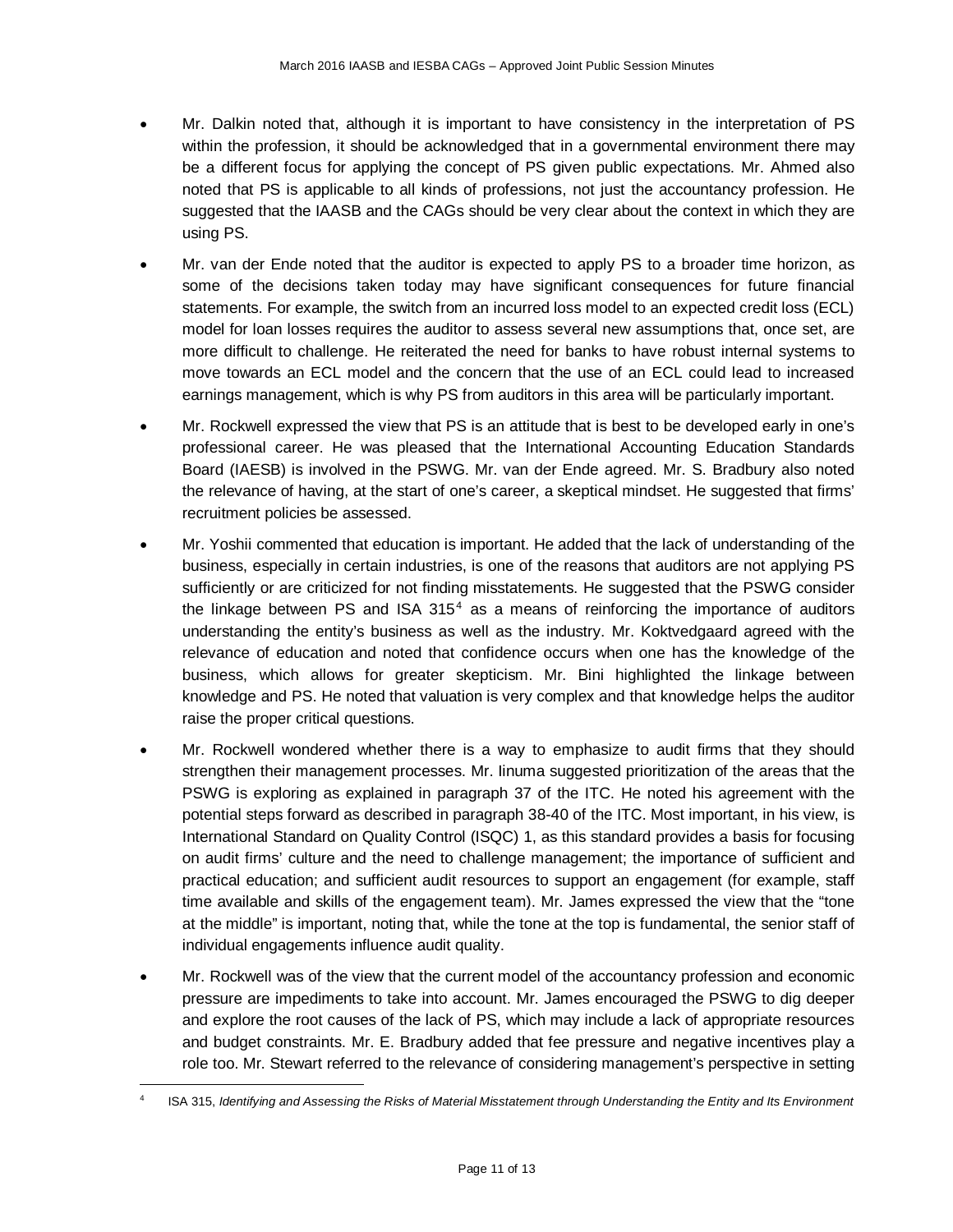realistic timetables for reporting. He also noted that PS is affected by the complexity of transactions and that both management and the auditor need to acknowledge this complexity.

- Mr. Koktvedgaard agreed with challenging management assertions as noted in paragraph 17 of the ITC, but noted that there are financial reporting deadlines and that a trade-off has to be made whether it is worth postponing the auditor's report to allow the auditor to have more time to be more skeptical. Ms. Singh agreed there is a trade-off, but questioned whether investors would agree with receiving the auditor's report later, as this might lead to their unduly relying on earnings releases as a result. She suggested that auditors could use new technologies in the audit process that may reduce the time needed to audit financial statements, and thus allowing sufficient time for PS.
- Mr. van der Ende suggested that consideration be given to what others can do, taking into account the different environments in which PS is applied. He referred to IOSCO's Working Group on audit quality and the discussions in the Global Public Policy Committee (GPPC). Mr. Koktvedgaard also noted the role of management and audit committees in promoting the application of PS by auditors.

Mr. Schilder provided a summary of the discussion. He also emphasized that the input highlighted the need for the PSWG to quickly move from discussions at a conceptual level. He conveyed his gratitude for the practical suggestions that had been given.

Ms. Köhler noted that the discussion and input received confirmed the relevance of the activities of the PSWG and highlighted the importance of having representatives from the IAASB, IESBA and IAESB working together to determine how the relevant issues could be addressed in a holistic manner. She provided an indication of potential deliverables in the short, medium and longer term. She thanked the CAGs for the various suggestions received and noted that they would be considered by the PSWG, together with the responses to the ITC.

## **J.3 Working Lunch/ Open Session: Presentation from a Representaive of OECD**

To *RECEIVE* a presentation from a representative of the OECD

Ms. Liz Owen thanked the CAGs for inviting her to speak, and provided a brief summary of her background and the work of the OECD Anti-Corruption Division. She then led the CAGs through a presentation titled, *The OECD Anti-Bribery Convention: Perspectives for Accountants and Auditors.* 

Ms. Owen explained that the OECD Anti-Corruption Division's work since the 1999 OECD Anti-Bribery Convention<sup>[5](#page-11-0)</sup> (the Convention) is focused on the detection of bribes and the enforcement of anti-bribery legislation. She noted that it is geared towards the "supply side" or payment of bribes, particularly by organizations, rather than on the receipt of bribes. She explained that the OECD's Working Group on Bribery performs evaluations of its 41 member countries to understand whether the country is wellequipped to detect bribery and enforce anti-bribery laws, including whether organizations have appropriate processes in place to detect and self-report acts or suspected acts of bribery and

<span id="page-11-0"></span><sup>&</sup>lt;sup>5</sup> The OECD Anti-Bribery Convention establishes legally binding standards to criminalize bribery of foreign public officials in international business transactions and provides for a host of related measures that make this effective. It is the first and only international anti-corruption instrument focused on the 'supply side' of the bribery transaction.